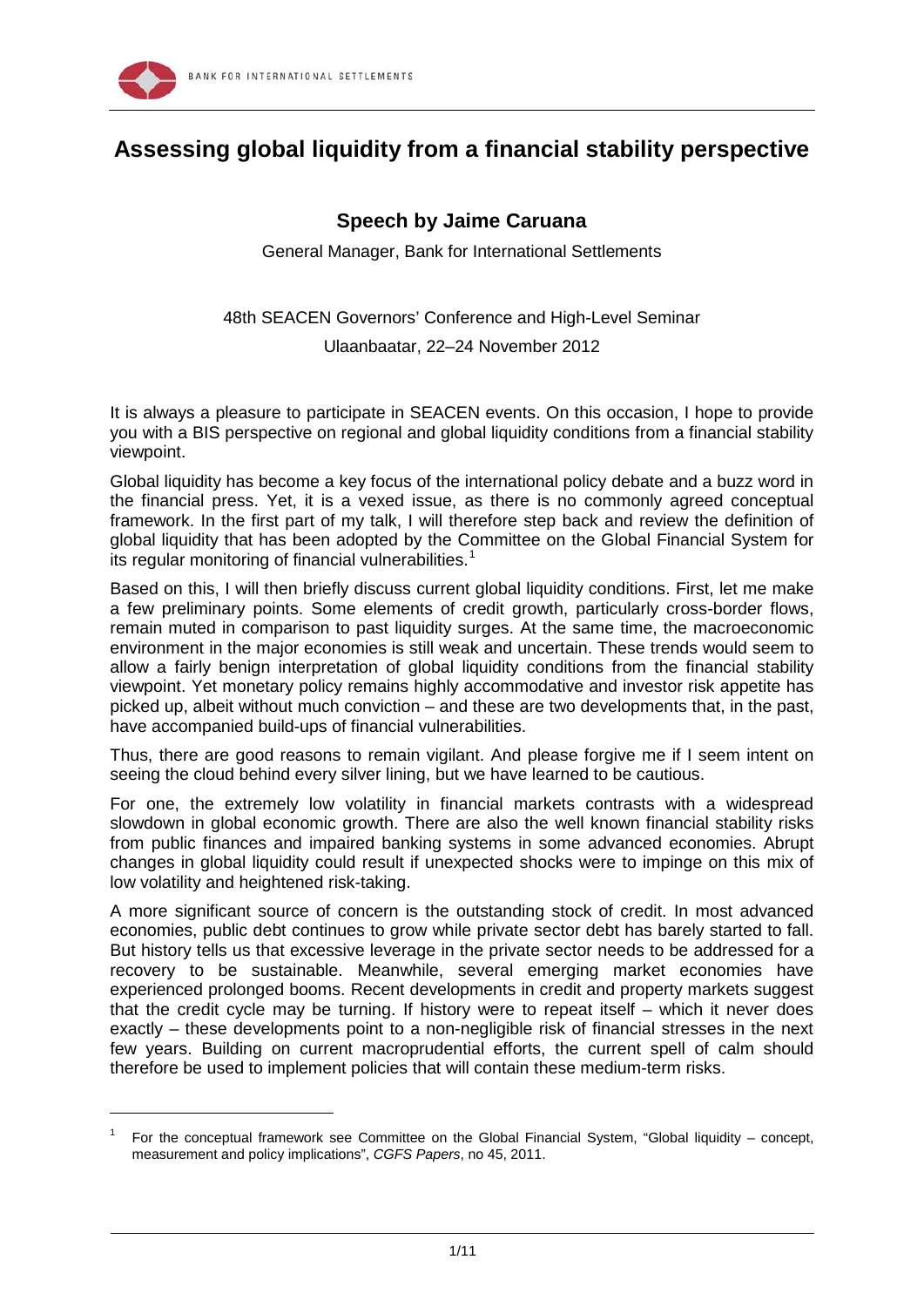

## **Global liquidity: concept and measurement**

#### *What is global liquidity?*

In the wake of the global financial crisis, global liquidity has become a key focus of international policy debates, yet the term continues to be used in a variety of ways. For the purpose of this presentation, which is focused primarily on the financial stability implications of global liquidity conditions, it should be understood as the overall "ease of financing" in the international financial system. Experience shows that the very ample and very low-cost funding in global financial markets can contribute to the build-up of financial system vulnerabilities in the form of leverage, regional imbalances and large mismatches across currencies and maturities.

So, what creates global liquidity? Ultimately, it is trust, the root meaning of credit, expressed through private sector activity. However, central banks do play an important role.

The monetary policy stance, whether implemented by conventional or unconventional means, is best understood as the precursor of private liquidity creation. The central bank influences financing conditions by determining benchmark interest rates and the amount of funds available to settle payments through its accounts. Ultimately, though, the generation of private liquidity depends on the capacity and willingness of market participants to supply funding or to trade in securities markets. This activity hinges on their perceptions of risk, their risk appetite and broader macroeconomic conditions. Ex post, any build-up of vulnerabilities therefore arises from interactions of market participants within the private sector and with monetary authorities.

The key questions when assessing global liquidity assessments are therefore: how tight are ex-ante financing conditions, do they spur credit creation and how are they transmitted internationally? These considerations suggest that measures of global liquidity should capture actions by central banks and the private sector, particularly by bank and non-bank financial institutions and their cross-border and/or cross-currency operations. In addition, it is important to distinguish between indicators for the ease of funding conditions per se and for their materialisation in bank financing and other forms of credit. Indicators for ease of funding include broad measures of investor risk appetite and the availability of funding for financial institutions. Indicators for results include private sector credit growth, which, when rapid, can signal the emergence of financial vulnerabilities.

This suggests that no single indicator can capture all the various dimensions of global liquidity. Instead, the monitoring of global liquidity requires a mix of measures, such as global credit aggregates and price- and quantity-based indicators that capture the monetary policy stance, financial conditions and risk appetite.

## **Current global liquidity conditions**

In the following, I will draw on work done by the BIS and the Committee on the Global Financial System to give you a bird's eye view of current global liquidity conditions. I will begin by discussing indicators for funding conditions in financial markets. Primarily these are measures of the monetary policy stance and of investor risk appetite. I will then turn to measures of actual credit creation and its international transmission.

#### *Monetary policy, risk appetite and aggregate cross-border credit*

As we all know, both short- and longer-term real interest rates in major advanced economies are at historically low levels (left-hand panel of Graph 1). In fact, as of the second quarter of 2012, real 10-year yields in major advanced economies have turned negative, suggesting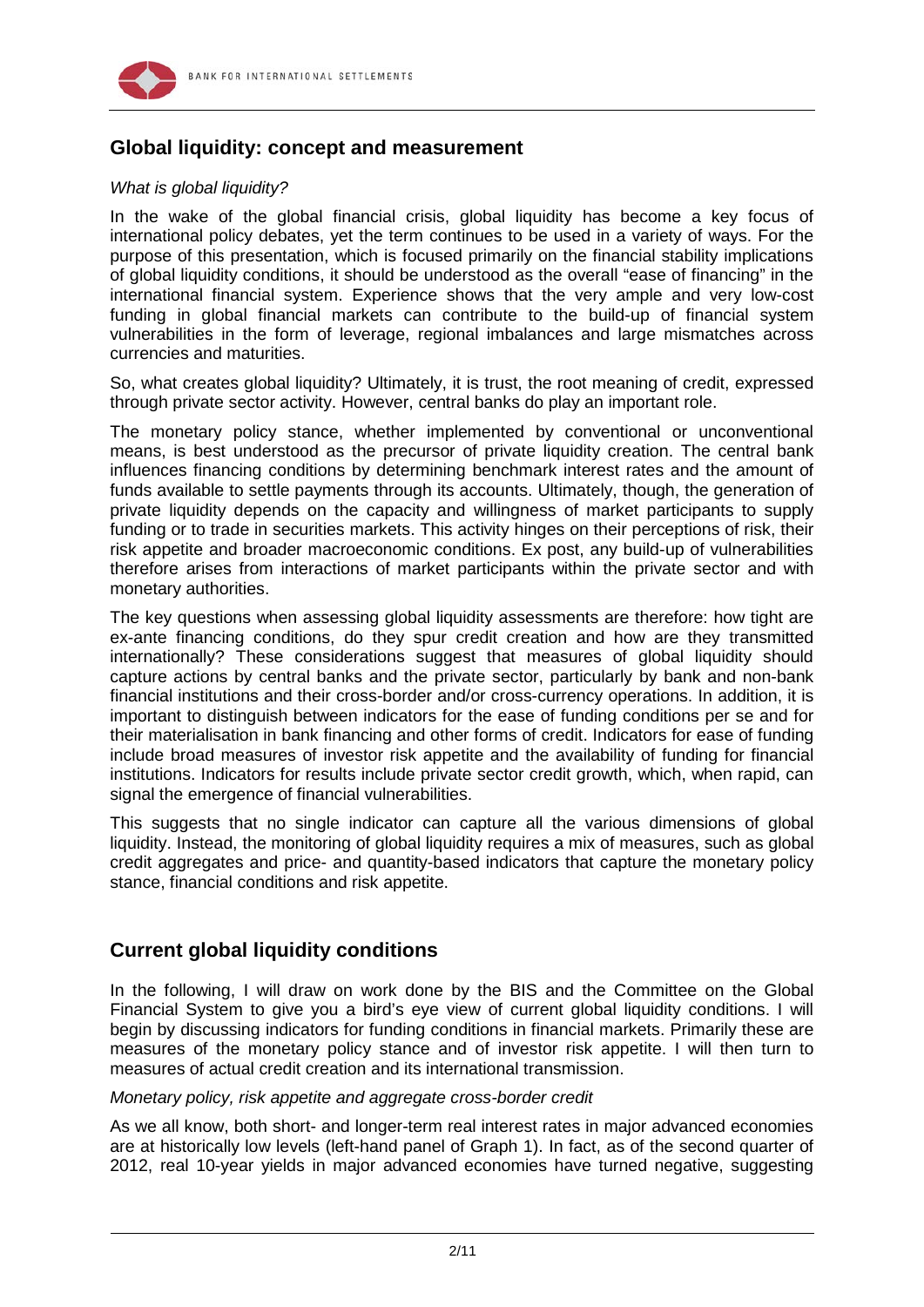



highly accommodative funding conditions. Indeed, major bond markets have sometimes featured negative nominal yields stretching some way out the yield curve.

On top of that, central banks in several large advanced economies have relied on balance sheet policies to improve market functioning, ease financing conditions and stimulate economic activity. Central bank purchases can raise prices and reduce yields on a wide range of assets, with the aim of shoring up financial markets and the real economy. Such policies can also help to allay fears about "tail risks".

The right-hand panel of Graph 1 shows how the balance sheets of these central banks have expanded; it also reveals that the pace of asset purchases has again accelerated in recent months. The balance sheet measure is overlaid with an equity price indicator, which has also risen over the same period – despite weak macroeconomic data and some revenue and earnings disappointments. This suggests that policy actions may have succeeded in boosting equity prices. If so, these policies may be blurring the information transmitted by asset prices. In fact, those prices may well be responding most strongly to market participants' guesses about how the authorities will respond to future events.

Central bank balance sheet policies may have also influenced risk premia more broadly. Indeed, somewhat counterintuitively, given investors' lack of conviction, there are signs that low policy interest rates and swollen central bank balance sheets have helped to suppress volatility, perhaps by dulling market participants' perceptions of tail risks. The left-hand panel of Graph 2 shows indicators for the risk premia demanded by market participants. These indicators are constructed by aggregating information on implied volatility and credit spreads across a variety of markets. On these measures, the price of risk has dropped significantly during the second half of this year. In fact, we have not seen such buoyancy in risk sentiment – both in terms of valuations as conveyed by the red line, and across the range of assets and markets as conveyed by the blue line – since the boom years before the global financial crisis.

The right-hand panel of Graph 2 also shows that both hedge fund inflows and returns have been on the rise. This suggests that the low price of risk is inducing actual risk-taking.

So, how does all this translate into international credit expansion – the variable that normally signals the potential build-up of global liquidity-related vulnerabilities?

International credit growth, including cross-border credit and local credit in a foreign currency, has remained muted in *aggregate*, as confirmed by the left-hand panel of Graph 3, which shows the year-on-year growth rate. Taken at face value, this is a comforting observation. Such credit extension by international banks is far from the levels that have historically been associated with similar episodes of elevated risk appetite and accommodative policies,

That said, the weak state of aggregate credit growth should not provide us with much comfort. This is because it primarily reflects developments in the advanced economies. In particular, cross-border bank claims in Europe are declining. Yet this fall in cross-border bank lending is not indicative of any broader correction of excess leverage by European economies: no significant correction has been observed so far in the private sector, let alone in the public sector.

By contrast, cross-border bank credit to emerging markets outside Europe has recently surged. Emerging market economies accounted for most of the growth in US dollardenominated lending to non-US residents, as shown in the right-hand panel of Graph 3.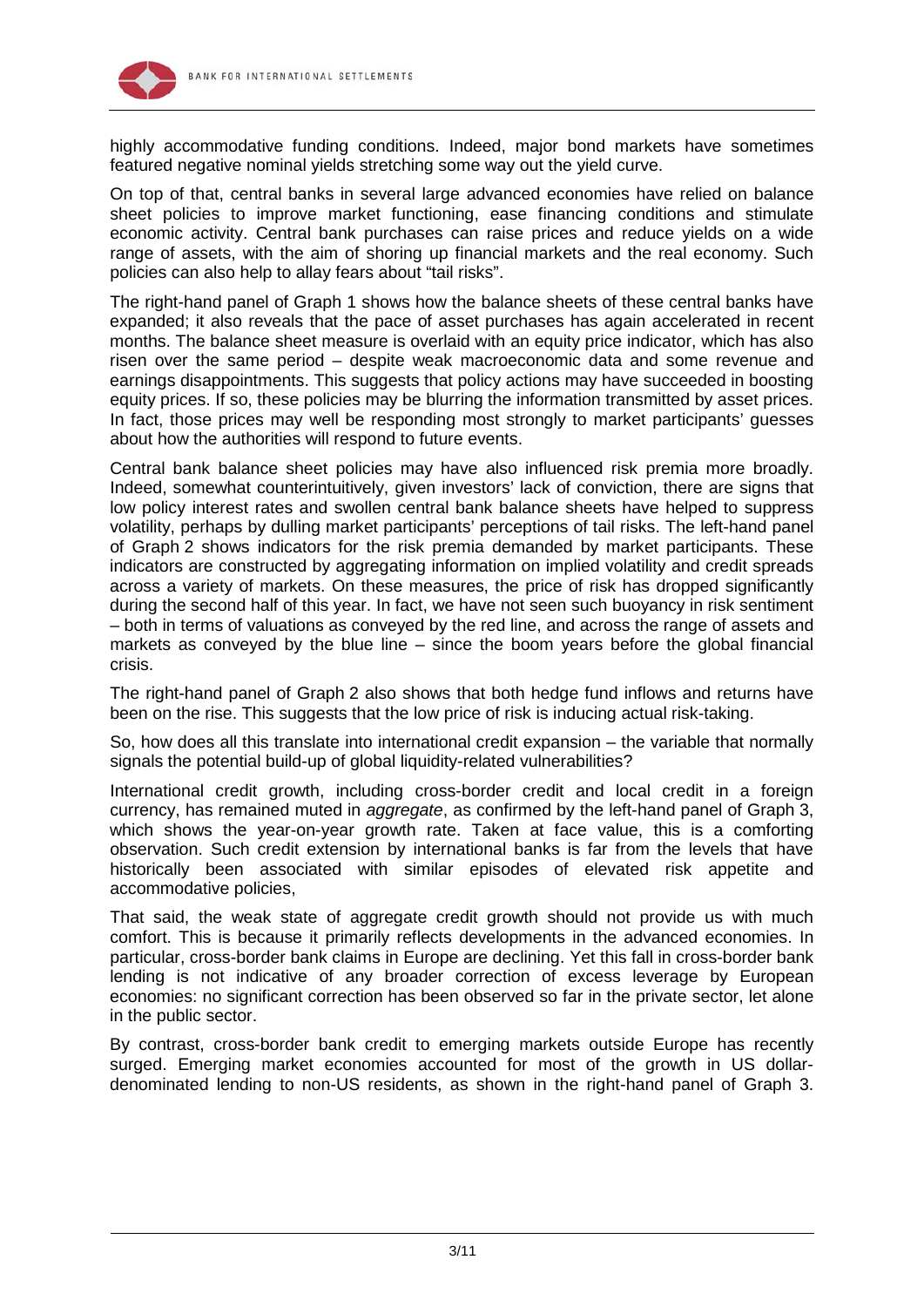

-

Such credit growth peaked at 20% in 2011, although it has since slowed and is projected to grow more modestly from now onwards. [2](#page-3-0)

Thus, new vulnerabilities could still be building up in specific places, while existing ones may take time to defuse in several advanced economies. I have recently discussed the direct influence of accommodative policies in the advanced economies through financial prices.<sup>[3](#page-3-1)</sup> Here I focus on how higher risk appetite in a low-volatility environment leads to cross-border credit and capital flows into emerging market economies. These can affect emerging market economies' competitiveness through currency appreciation and may entail financial stability risks through the build-up of exposures that are prone to sharp reversals.

#### *International spillovers and regional vulnerabilities*

To provide a sense of these spillover risks, Graph 4 shows domestic and cross-border credit trends for Asia-Pacific, Latin America and emerging Europe. Private credit to GDP remains relatively low in these regions. However, on average, domestic credit in both Asia and Latin America has recently grown faster than it did during the run-up to the current crisis in the United States and Europe. This stands in contrast to anaemic credit growth in the advanced economies and to the sharp collapse in emerging Europe, which continues to suffer from the euro area crisis.

However, growth in international sources of credit, especially in Asia, has come down from the high rates seen in 2011 and has fallen to zero in Latin America. This development may to some extent reflect the retreat by some European banks as well as attempts to discourage domestic borrowers from accessing international credit.

Consistent with these regional credit aggregates, the balance sheet data at our disposal also suggest that emerging market banks were broadly increasing both lending and leverage throughout 2011, albeit from much lower levels. This growth, however, may have levelled off in 2012.

Speculative positioning in foreign exchange markets is another indicator of possible asymmetries in global liquidity conditions, and of their implications for financial stability. Recent data suggest that incentives to establish currency carry trade positions are broadly on the rise, which is also reflected in actual positioning data. However, market reports suggest a somewhat differentiated picture, with positioning apparently more concentrated in countries such as Mexico or Australia that have abstained from intervention in foreign exchange markets. This would point to selectivity in investment flows and may also suggest that policy measures taken by other recipient countries are deflecting these flows.

A final gauge of global liquidity-related financial positioning is equity and bond fund flows into emerging market economies. Graph 5 shows weekly flows into emerging market bond and equity mutual funds. The data point to increased capital flows to EMEs since early September.

<span id="page-3-0"></span><sup>2</sup> The projection of US dollar credit to non-residents is based on a simple least-squares model that incorporates quarterly data for policy rates, GDP growth and growth in international trade. The sample includes data for the United States, the euro area, emerging Asia, central and eastern Europe and Latin America. Regional aggregates are based on 2005 PPP-adjusted GDP-weighted averages. Projections through 2013 are derived from an out-of-sample forecast using Consensus Economics and JPMorgan Chase forecasts for the explanatory variables.

<span id="page-3-1"></span><sup>3</sup> See J Caruana, "International monetary policy interactions: challenges and prospects", speech to the CEMLA-SEACEN conference on "The role of central banks in macroeconomic and financial stability: the challenges in an uncertain and volatile world", Punta del Este, Uruguay, 16 November 2012.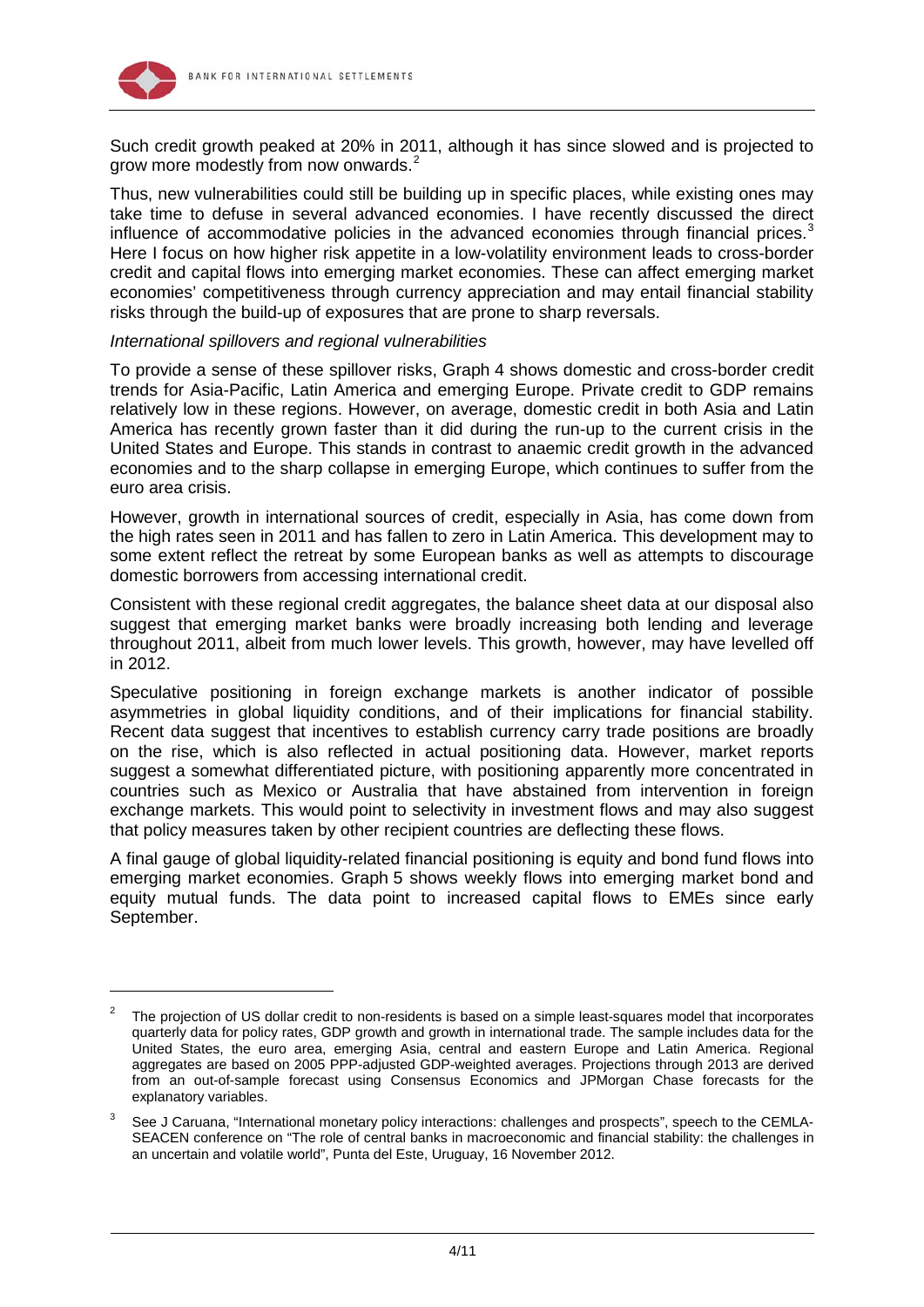

-

Does this pickup in capital flows indicate an undue degree of risk? I would say "not necessarily". The flows do not appear to have been as large or as concentrated as in previous episodes of low volatility and elevated risk appetite. For example, a risk-on period in 2009 and 2010 saw significantly larger private capital inflows into emerging markets, despite higher levels of the VIX volatility index than today. Indeed, simple causality measures suggest that the link between risk appetite indicators and observed cross-border investment flows may have weakened recently.<sup>[4](#page-4-0)</sup> Again, this may reflect to some extent a lack of conviction by global investors, and also the effect of emerging market policy responses to accommodative monetary policies.

## **Global liquidity conditions and financial stability risks: green or amber?**

Thus, even though monetary policy remains accommodative and there are signs of searchfor-yield behaviour, some measures of credit growth remain muted in comparison to past liquidity surges. This is particularly true of the growth in global cross-border flows. Crossborder and foreign currency lending to emerging markets has slowed. In addition, the global growth outlook in advanced economies and emerging market economies is expected to remain subdued in the near term. The resulting fall in credit demand will put further downward pressure on credit growth, including that of foreign currency and cross-border credit.

But does this mean that all lights are flashing green?

My answer is no. While, right now, weaker global growth and weak credit flows point to lower risks stemming from global liquidity, several risks are evident. In effect, the lights may be flashing amber.

First, if some risk factors materialise, potential shocks could lead to sudden changes in global liquidity. Recent policy actions in Europe have significantly reduced market perceptions of tail risks for the global financial system, yet vulnerabilities remain. Moreover, markets are weighing up other risks such as the US fiscal cliff or a growth slowdown in emerging markets. Either outcome could lead to sudden changes in risk appetite and the abrupt reversal of financial flows.

Second, and more importantly, credit stocks paint a picture that is rather different to the analysis of flows which I attempted above. And here it is useful to differentiate between advanced economies and emerging markets. In advanced countries, we would have expected deleveraging after the massive credit boom that preceded the global financial crisis. But this has not happened in most cases. Furthermore, credit has continued to accumulate rapidly in many emerging market economies, even in recent years. Each of these developments harbours a specific set of risks, as I will explain.

As one can see from Graph 6, leverage in advanced economies, as measured by the creditto-GDP ratio, has barely dropped since the onset of the global financial crisis. Moreover, it remains well above long-run historic averages, regardless of whether countries experienced a crisis or not. Yet, the crisis clearly showed that we had experienced hazardous private over-leveraging rather than healthy financial deepening. As a corollary, leverage has to fall. But why has this not yet happened? Part of the answer brings me back to the monetary policy stance discussed at the outset of this presentation. One side effect of persistent very

<span id="page-4-0"></span><sup>4</sup> Another possibility is that the "tail risks" that keep investors from taking on more exposure to emerging markets are not adequately captured by traditional measures of risk, such as the VIX.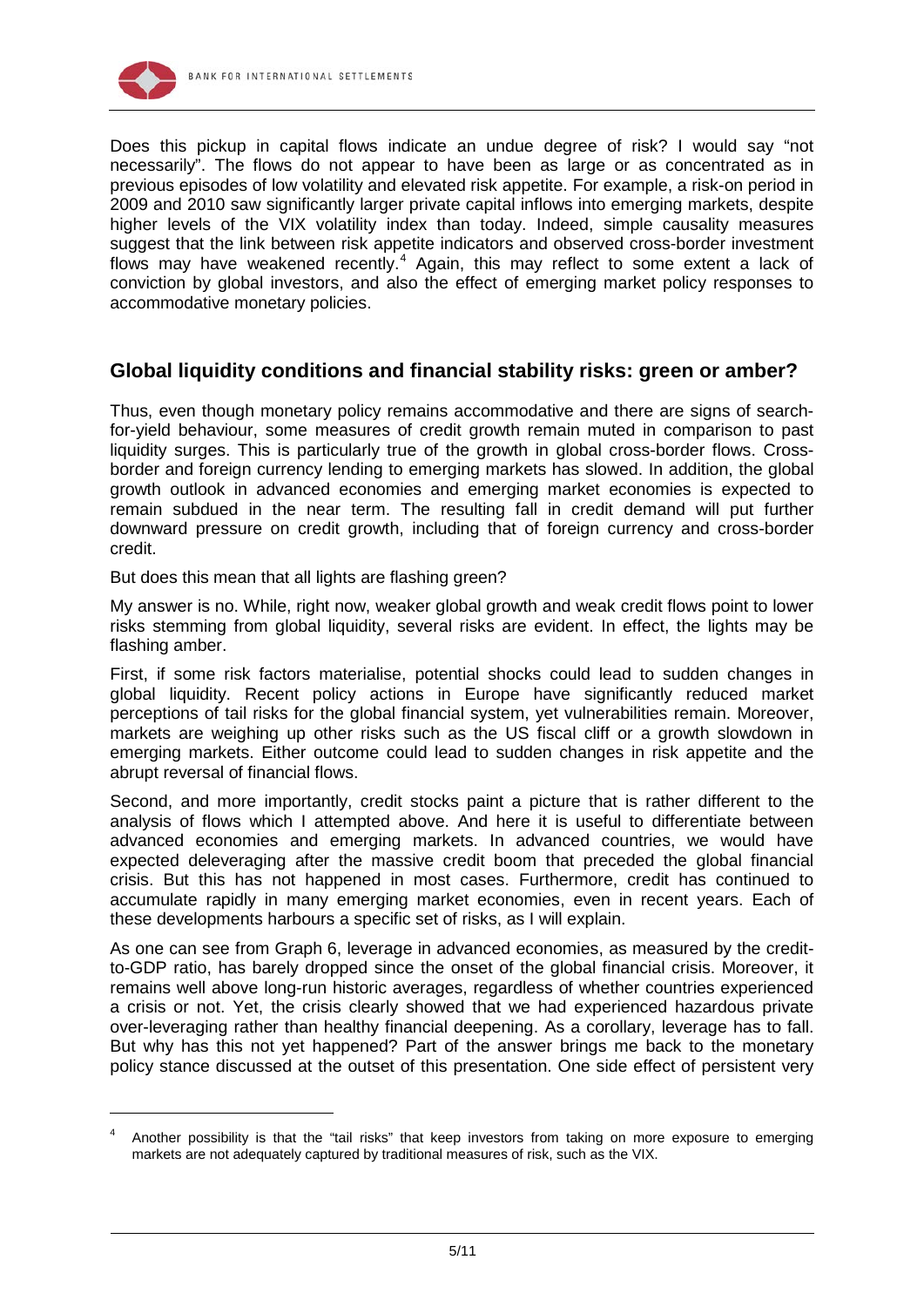

easy monetary policy is that it tends to delay structural adjustments by allowing the public and private sectors to postpone the necessary debt reduction. [5](#page-5-0) Some smoothing of the process can be beneficial, but indefinite postponement is not. Viewed through this lens, the overall level of credit in advanced economies is still burdensome and needs to fall if the recovery is to be sustained.

Graph 6 also reveals that the average credit-to-GDP ratio for emerging Asia is trending towards the peak reached prior to the Asian financial crisis in the 1990s. However, there are signs of a slowdown for some countries, suggesting that these economies are moving into the later stages of the financial cycle.

Perhaps I should define what I mean by the financial cycle. Research by the BIS and others has identified three main characteristics of financial cycles. First, they are best characterised by co-movement in credit and property prices over the medium term. Second, they are longer than typical business cycles, typically lasting between 10 and 20 years. And last, peaks in the financial cycle are closely associated with systemic banking crises. $^6$  $^6$ 

And as one can see from Graph 7, some major economies in Asia may face such late-stage financial cycle risks. While the left-hand panels show current credit-to-GDP gaps and real property price growth rates, the right-hand panels illustrate how these variables typically behave around financial crises. Clearly, credit developments are very much in line with typical pre-crisis developments – indeed, too much so for comfort. From 2009 onwards, property prices have risen even faster than in historical pre-crisis episodes. Moreover, growth rates have recently fallen sharply since their peak at the start of 2010. Were history to repeat itself, serious episodes of stress could well occur a year or two ahead, given that – on average – property price growth has historically peaked three years ahead of a crisis.

It would therefore be wise if we used the current calm to implement measures to safeguard financial stability. And there is good news in this area. Policymakers, particularly in Asia, have started to employ macroprudential policies to contain these risks. For instance, Hong Kong SAR recently announced a new round of countercyclical prudential measures for property mortgage lending. And to stem systemic risks from volatile cross-border funding, Korea introduced a macroprudential levy on banks' non-deposit foreign currency liabilities in 2011.

Yet, as highlighted in my speech to the CEMLA-SEACEN conference in Uruguay last week, we need to understand the limitations of these policies – especially if policy stances continue to be so accommodative.<sup>[7](#page-5-2)</sup> In particular, it is uncertain how far macroprudential policies can be used to lean against the cycle and hence how effective they can be in dampening credit booms.

-

<span id="page-5-0"></span><sup>5</sup> J Caruana, ibid.

<span id="page-5-1"></span><sup>6</sup> See for example M Drehmann, C Borio and K Tsatsaronis, "Characterising the financial cycle: don't lose sight of the medium term!", *BIS Working Papers*, no 380, June 2012, and or D Aikman, A Haldane and B Nelson, "Curbing the credit cycle", prepared for the Columbia University Center on Capital and Society Annual Conference, New York, November, 2010.

<span id="page-5-2"></span><sup>7</sup> J Caruana, ibid.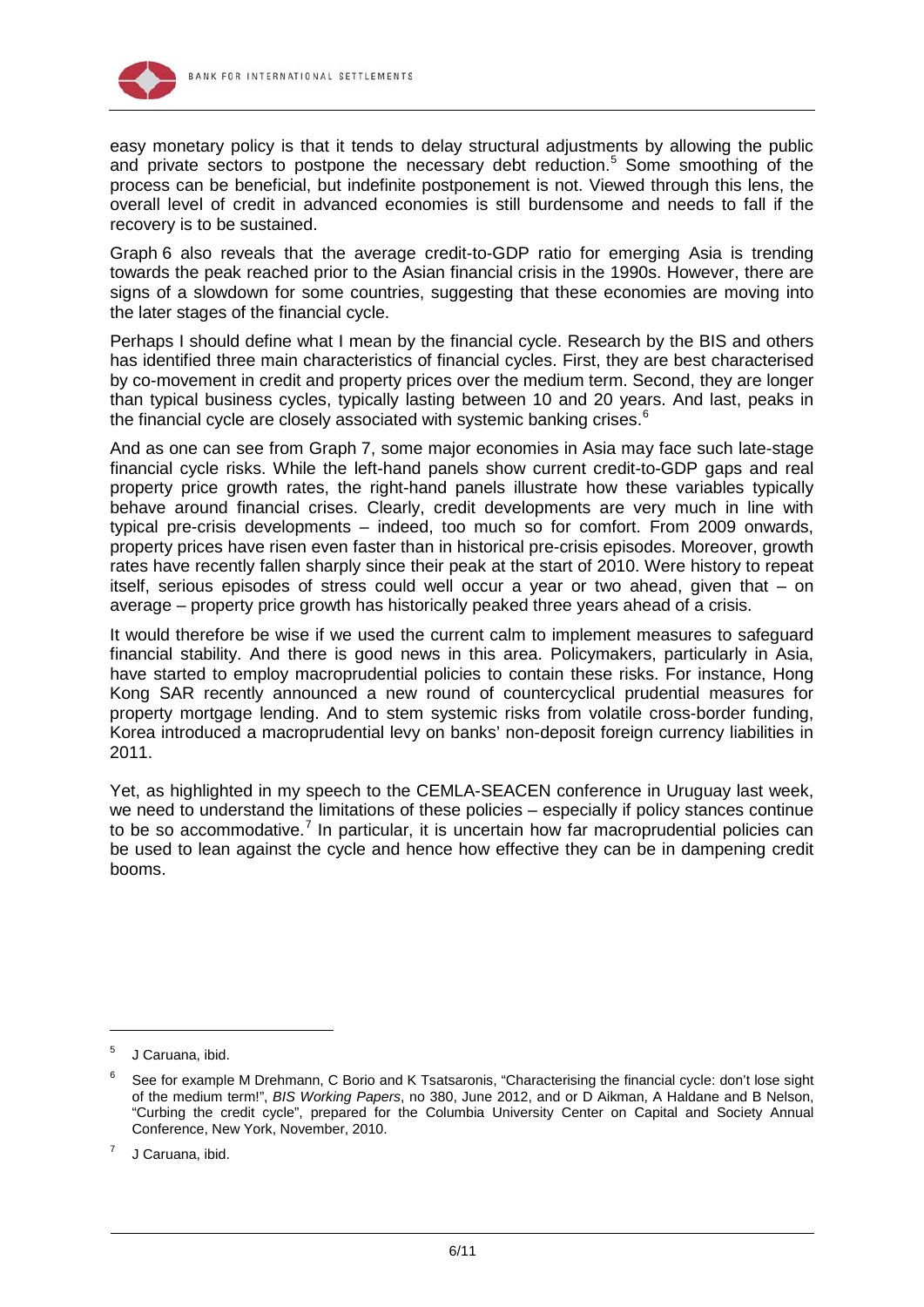

## **Conclusion**

Let me conclude. Growth in international credit seem to indicate more benign global liquidity conditions in comparison to past liquidity surges. Even for emerging Asia and Latin America, cross-border bank credit has slackened, although the reasons are unclear.

Nevertheless, there are areas of concern. In the short term, global liquidity could suddenly evaporate if risk factors should materialise in the form of renewed euro area strains, US fiscal discontinuity or a sharp slowdown in emerging market growth. In the medium term, the risks arise from current *levels* of credit, private and public, in many economies. In advanced economies, debt needs to be reduced if the recovery is to be self-sustaining. However, the pace of private deleveraging in advanced economies has been slow, delaying the necessary balance sheet repairs. Unless fundamental measures are taken, reliance only on central bank actions raises the risk of overburdening monetary policy. Meanwhile the public sector has leveraged up. For several emerging market economies, by contrast, recent years have been characterised by prolonged credit and property price booms. The latest developments in these economies, not least in Asia, point to the risk that the credit cycle may be turning – a signal that policymakers should focus their attention on making their financial systems more resilient.

Clearly, history never repeats itself exactly. Yet, even though much has already been done on the macroprudential policy front, we need to avoid complacency – more action is likely to be needed before the lights will flash green again. In this regard, today's seemingly benign global liquidity conditions can be seen as a window of opportunity  $-$  in which we should seize the chance to do whatever is necessary to assure the financial stability of tomorrow.

Thank you.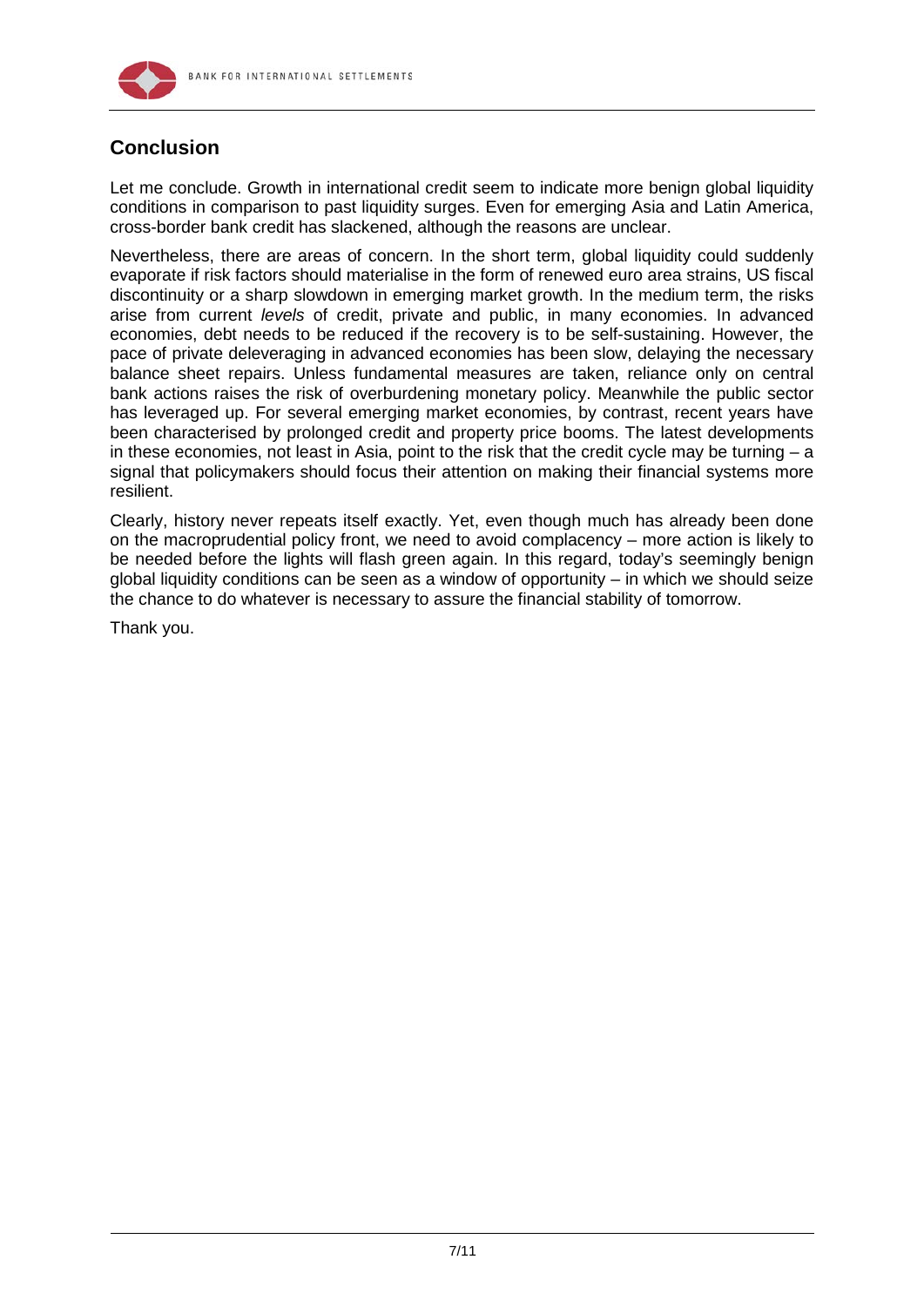

## **Graphs**

#### Real interest rates and stock market indicators example and stock market indicators of the state of Graph 1



<sup>1</sup> 2005 PPP-weighted average of real interest rates for Canada, the euro area, Japan, Norway, Sweden, Switzerland, the United Kingdom and the United States. <sup>2</sup> Based on 10 years-ahead average inflation expectations. <sup>3</sup> Based on 12 months-ahead average inflation expectations. <sup>4</sup> Sum of total assets for the Federal Reserve, Bank of England and Bank of Japan. <sup>5</sup> Market value-weighted averages for stock markets in the United States, the United Kingdom and Japan.

Sources: Datastream; national data; BIS calculations.



#### 1 Composite based on a variety of implied volatility and credit spread measures covering both advanced economy and EME financial markets. <sup>2</sup> Principal component of risk appetite indicators. An upward movement indicates an increase in risk appetite. <sup>3</sup> Positive (negative) values indicate that more than half of the included risk appetite indicators are improving (deteriorating). <sup>4</sup> <sup>4</sup> Changes in assets under management of 20,669 hedge funds are counted and decomposed into the inflows/outflows and re-investments from returns.

Sources: Bloomberg; Datastream; Eurekahedge; BIS calculations.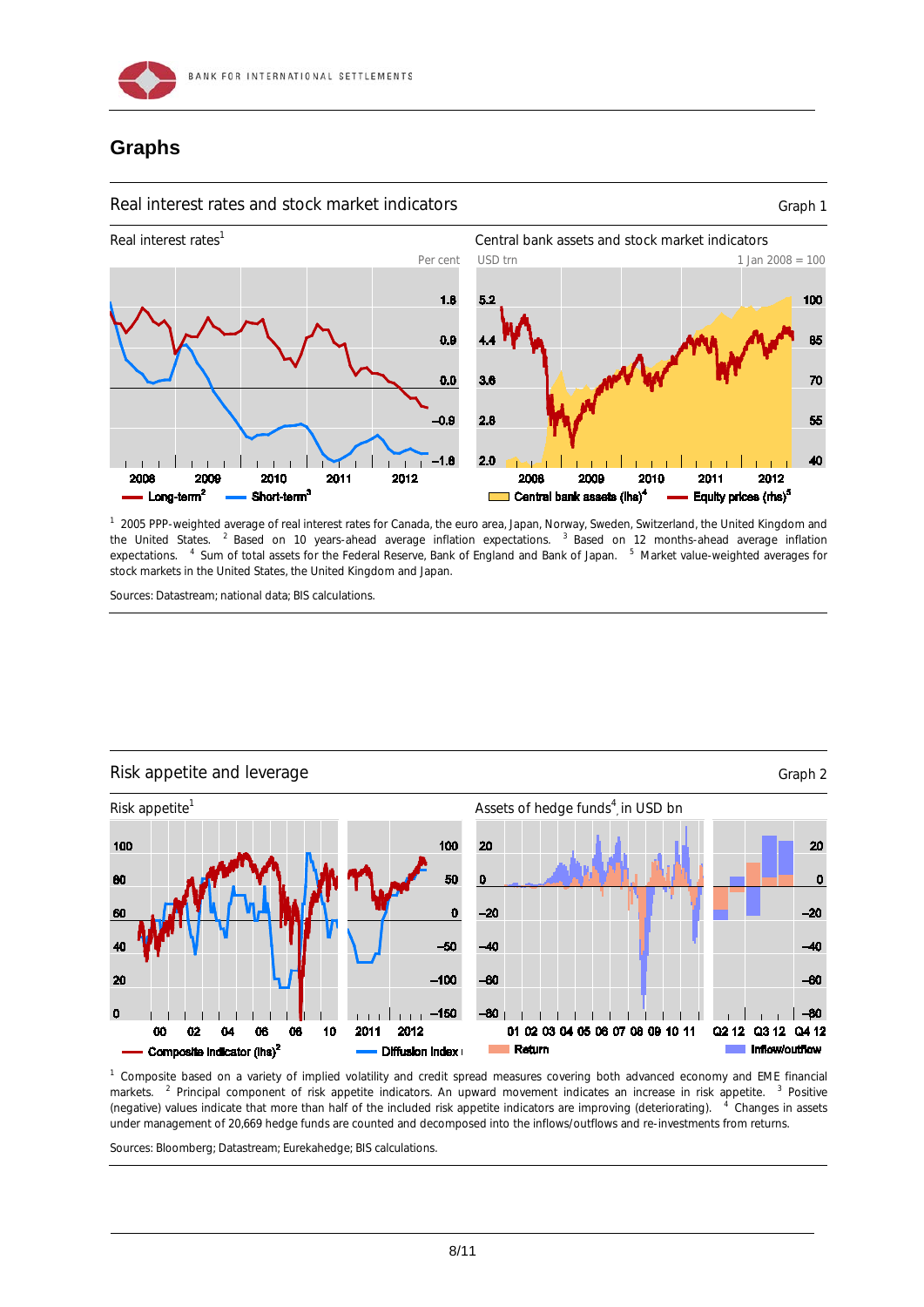

## Cycles in cross-border and foreign currency credit and US dollar credit to nonresidents Graph 3

Cycles in cross-border and foreign currency credit<sup>1</sup> US dollar credit to non-residents and projected growth Growth rates in per cent



<sup>1</sup> The vertical lines indicate the 2007 beginning of the global financial crisis and the 2008 collapse of Lehman Brothers; the shaded areas refer to US recessions. The stacked areas indicate the contributions to the total year-on-year rate of growth in international claims, which include all BIS reporting banks' cross-border credit and local credit in foreign currency.

Sources: Bloomberg; © Consensus Economics; Datastream; JPMorgan Chase; BIS locational banking statistics by residence.

## Global bank credit aggregates, by borrower region $<sup>1</sup>$ </sup>

At constant end-Q2 2012 exchange rates Graph 4





The vertical lines indicate the 2007 beginning of the global financial crisis and the 2008 collapse of Lehman Brothers.

<sup>1</sup> The shaded areas indicate total bank credit to non-bank borrowers (including governments) and are adjusted using various components of the BIS banking statistics to produce a breakdown by currency for both cross-border credit and domestic credit.

Sources: IMF, *International Financial Statistics*; BIS international banking statistics; BIS calculations.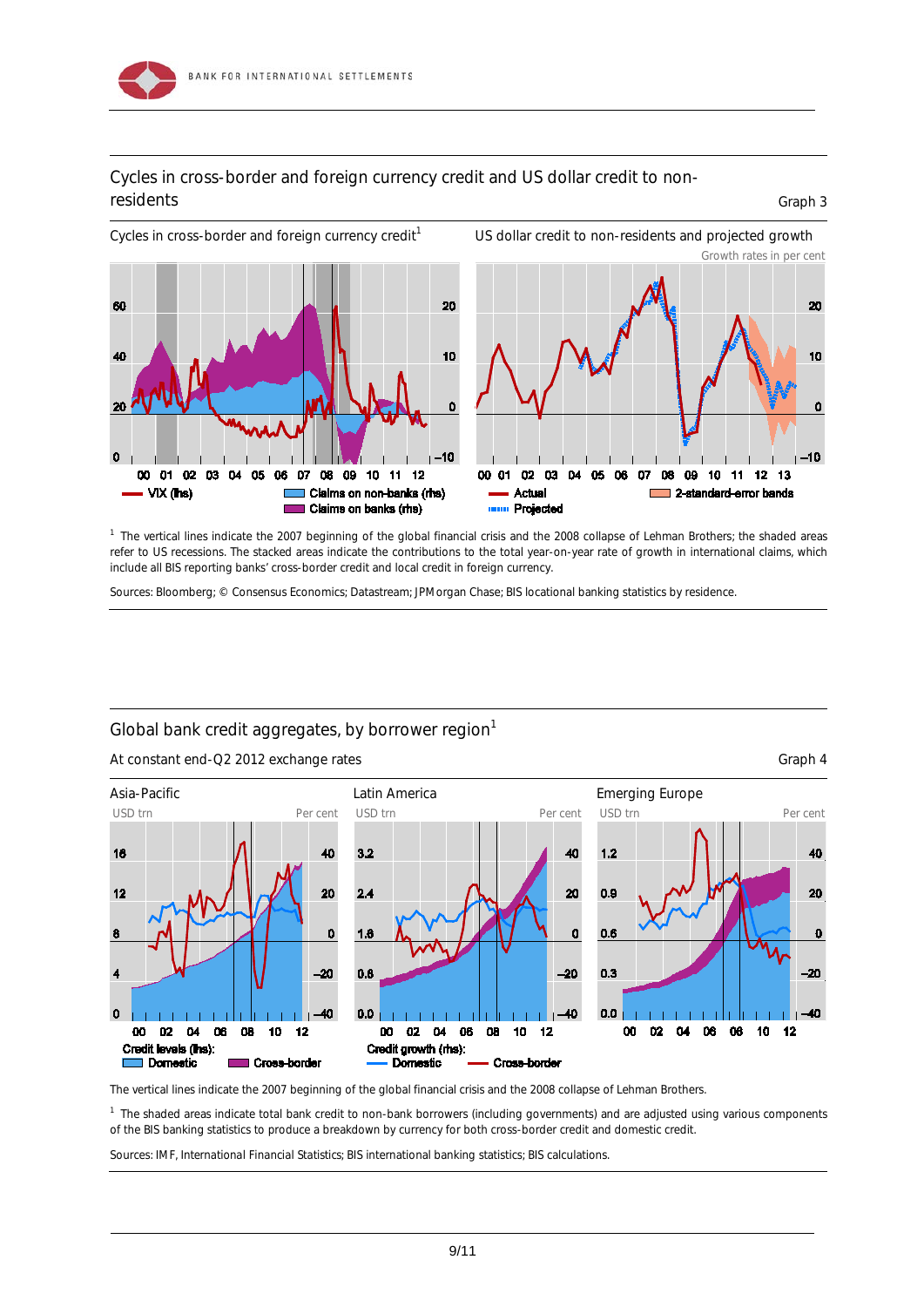

#### VIX volatility and EME equity and bond fund flows The Contract Contract Constants Graph 5





#### Credit to the private sector

As a percentage of GDP; unweighted averages Graph 6 Server and the Craph 6 Server and the Graph 6



<sup>1</sup> Greece, Ireland, Italy, Portugal, Spain. <sup>2</sup> Belgium, Canada, Denmark, France, Germany, Japan, Netherlands, Norway and Sweden. <sup>3</sup> China, Hong Kong SAR, India, Indonesia, Korea, Malaysia, Singapore and Thailand. <sup>4</sup> Argentina, Brazil, Mexico, Czech Republic, Hungary, Poland, Russian Federation, South Africa and Turkey.

Sources: National data; BIS calculations.